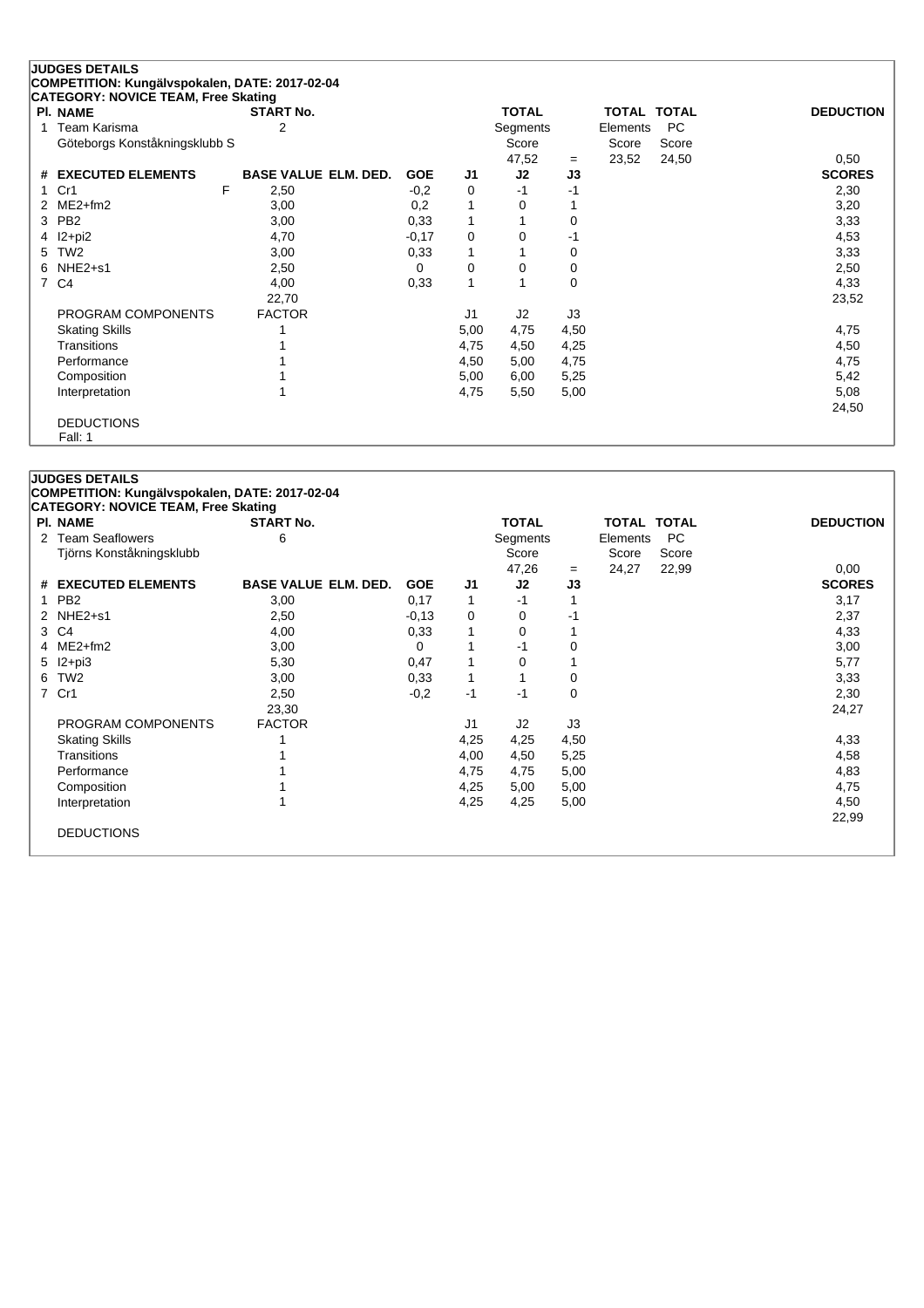| <b>PI. NAME</b>               | <b>START No.</b>            |            |          | <b>TOTAL</b>   |          | <b>TOTAL TOTAL</b> |           | <b>DEDUCTION</b> |
|-------------------------------|-----------------------------|------------|----------|----------------|----------|--------------------|-----------|------------------|
| Team Together<br>3            | 3                           |            |          | Segments       |          | Elements           | <b>PC</b> |                  |
| Kungsbacka Konståkningsklubb  |                             |            |          | Score          |          | Score              | Score     |                  |
|                               |                             |            |          | 44,22          | $=$      | 21,71              | 22,51     | 0,00             |
| <b>EXECUTED ELEMENTS</b><br># | <b>BASE VALUE ELM. DED.</b> | <b>GOE</b> | J1       | J2             | J3       |                    |           | <b>SCORES</b>    |
| C <sub>4</sub>                | 4,00                        | 0,67       |          |                | 2        |                    |           | 4,67             |
| PB <sub>1</sub>               | 2,00                        | 0,1        |          | -1             |          |                    |           | 2,10             |
| $12 + pi2$<br>3               | 4,70                        | 0,17       | 0        | 0              |          |                    |           | 4,87             |
| $NHE2+51$<br>4                | 2,50                        | $-0,13$    | 0        | -1             | $\Omega$ |                    |           | 2,37             |
| $ME2+fm2$<br>5                | 3,00                        | 0,2        |          | 0              |          |                    |           | 3,20             |
| TW <sub>1</sub><br>6          | 2,00                        | 0,1        |          | 0              | 0        |                    |           | 2,10             |
| Cr1<br>$\overline{7}$         | 2,50                        | $-0,1$     | $\Omega$ | -1             | $\Omega$ |                    |           | 2,40             |
|                               | 20,70                       |            |          |                |          |                    |           | 21,71            |
| PROGRAM COMPONENTS            | <b>FACTOR</b>               |            | J1       | J <sub>2</sub> | J3       |                    |           |                  |
| <b>Skating Skills</b>         |                             |            | 4,50     | 4,00           | 4,75     |                    |           | 4,42             |
| Transitions                   |                             |            | 4,25     | 3,50           | 5,00     |                    |           | 4,25             |
| Performance                   |                             |            | 4,75     | 4,75           | 5,25     |                    |           | 4,92             |
| Composition                   |                             |            | 4,00     | 4,50           | 5,00     |                    |           | 4,50             |
| Interpretation                |                             |            | 4,25     | 4,50           | 4,50     |                    |           | 4,42             |
|                               |                             |            |          |                |          |                    |           | 22,51            |

## **JUDGES DETAILS COMPETITION: Kungälvspokalen, DATE: 2017-02-04**

ı

| <b>PI. NAME</b>               | <b>START No.</b>            |            |      | <b>TOTAL</b> |      | <b>TOTAL TOTAL</b> |       | <b>DEDUCTION</b> |
|-------------------------------|-----------------------------|------------|------|--------------|------|--------------------|-------|------------------|
| 4 Team Harmony 16/17          | 5                           |            |      | Segments     |      | Elements           | PC.   |                  |
| Föreningen Ytterby-Kungälv Ko |                             |            |      | Score        |      | Score              | Score |                  |
|                               |                             |            |      | 32,62        | $=$  | 14,87              | 17,75 | 0,00             |
| # EXECUTED ELEMENTS           | <b>BASE VALUE ELM. DED.</b> | <b>GOE</b> | J1   | J2           | J3   |                    |       | <b>SCORES</b>    |
| 1 Cr1                         | 2,50                        | $-0.3$     | 0    | $-2$         | $-1$ |                    |       | 2,20             |
| 2 C4                          | 4,00                        | $-0,33$    | $-1$ | $-1$         | 0    |                    |       | 3,67             |
| 3 MEB+fmB                     | 0,60                        | $-0,13$    | -1   | $-2$         | -1   |                    |       | 0,47             |
| 4 NHE1+s1                     | 2,00                        | $-0,4$     | -1   | $-2$         | -1   |                    |       | 1,60             |
| 5 PB1                         | 2,00                        | $-0,3$     | 0    | $-2$         | -1   |                    |       | 1,70             |
| 6 I2+pi1                      | 4,10                        | $-0.67$    | -1   | $-1$         | $-2$ |                    |       | 3,43             |
| 7 TW1                         | 2,00                        | $-0,2$     | 0    | $\mathbf 0$  | $-2$ |                    |       | 1,80             |
|                               | 17,20                       |            |      |              |      |                    |       | 14,87            |
| PROGRAM COMPONENTS            | <b>FACTOR</b>               |            | J1   | J2           | J3   |                    |       |                  |
| <b>Skating Skills</b>         |                             |            | 3,25 | 3,25         | 3,75 |                    |       | 3,42             |
| Transitions                   |                             |            | 3,25 | 2,75         | 3,75 |                    |       | 3,25             |
| Performance                   |                             |            | 3,00 | 3,50         | 4,00 |                    |       | 3,50             |
| Composition                   |                             |            | 3,50 | 4,25         | 4,25 |                    |       | 4,00             |
| Interpretation                |                             |            | 3,50 | 3,50         | 3,75 |                    |       | 3,58             |
|                               |                             |            |      |              |      |                    |       | 17,75            |
| <b>DEDUCTIONS</b>             |                             |            |      |              |      |                    |       |                  |